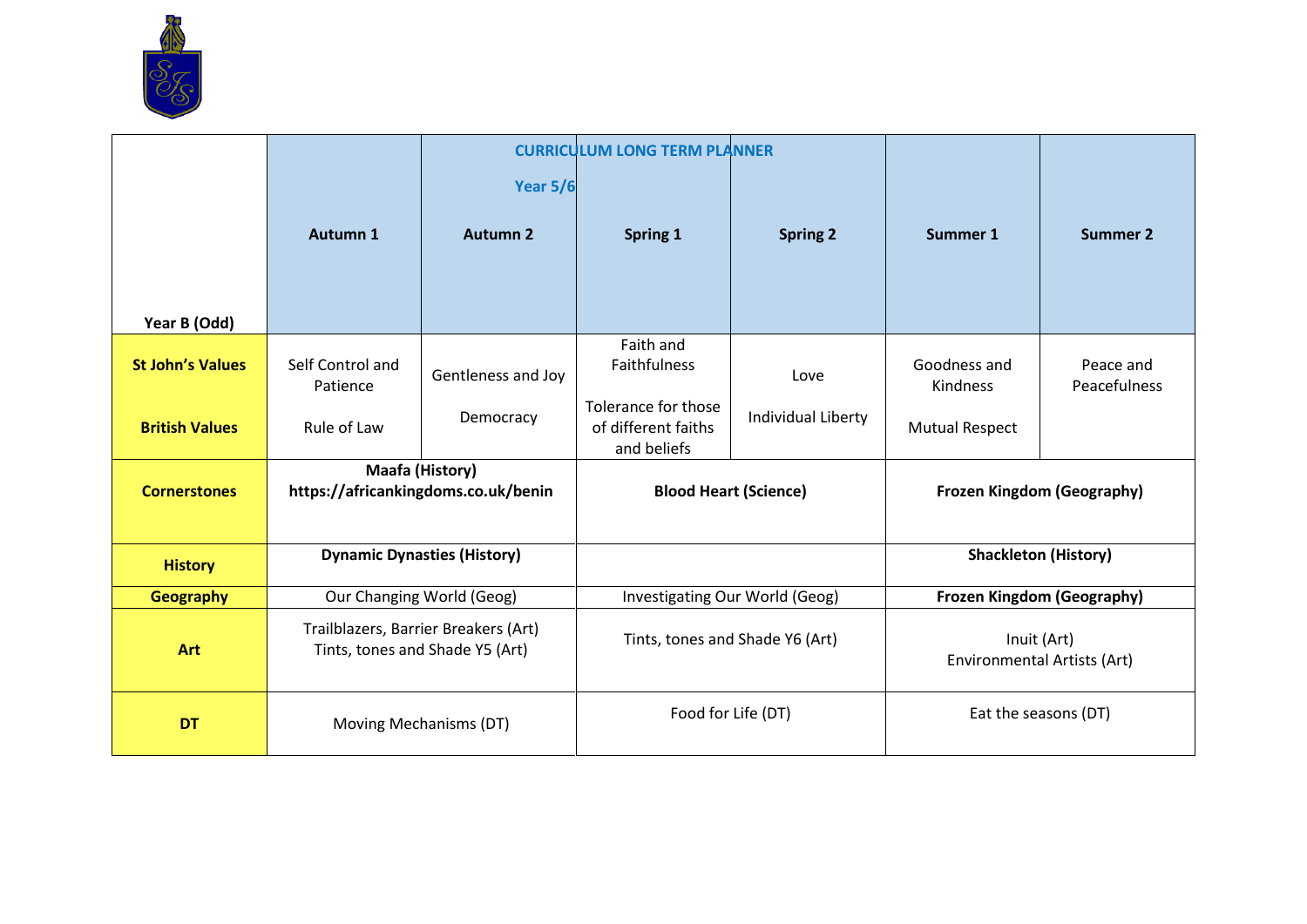| <b>Memorable</b><br><b>Experiences</b>                                                                                           | Harry Potter Studio<br>Tour<br><b>Benin Drama</b><br>Experience                                                                                                                                                      | <b>Harriet Tubman</b><br><b>NPP</b><br><b>Theatre Visit</b>                                                                                                                                                   | Derby Faith Trail                                                                                                                                                                                              | <b>BHF Restart the</b><br>Heart / BHF<br><b>Fundraising Event</b><br>Woodlands<br>Adventure /<br>Residential                                                            | <b>NPP: Ancient</b><br>Greeks                                                                                                                                                                      | Enginuity<br>IronBridge Gorge<br><b>Museum Bridges</b><br>Workshop /<br><b>Stratford Theatre</b><br><b>Visit</b> |
|----------------------------------------------------------------------------------------------------------------------------------|----------------------------------------------------------------------------------------------------------------------------------------------------------------------------------------------------------------------|---------------------------------------------------------------------------------------------------------------------------------------------------------------------------------------------------------------|----------------------------------------------------------------------------------------------------------------------------------------------------------------------------------------------------------------|-------------------------------------------------------------------------------------------------------------------------------------------------------------------------|----------------------------------------------------------------------------------------------------------------------------------------------------------------------------------------------------|------------------------------------------------------------------------------------------------------------------|
| <b>English Key Texts</b><br><b>Writing</b><br>opportunities<br><b>Speaking and</b><br><b>Listening</b><br><b>Poetry by Heart</b> | Poetry Self Portrait<br><b>Harry Potter and</b><br>the Philosopher's<br><b>Stone</b> (informal<br>letter, game rules,<br>technical manual of<br>a wand, write own<br>narrative) Write<br>and perform screen<br>play. | <b>Fairy Tales - Straw</b><br>into Gold<br>(character &<br>setting description<br>to create<br>atmosphere. Write<br>own narrative)<br>Theatre Follow up<br>Life Doesn't<br><b>Frighten Me</b><br>Maya Angelou | <b>Wonder (discussion</b><br>and debate,<br>character<br>description, write<br>and perform role<br>play in role)<br><b>Information Texts:</b><br><b>Smoking and</b><br>alcohol                                 | Y6 - The Giant's<br><b>Necklace</b><br>(persuasive leaflet,<br>recount diary,<br>newspaper report)<br>$Y 5 -$ Kensuke's<br>Kingdom                                      | The Adventures of<br>Odysseus. H.<br><b>Lupton Instructions</b><br>How to Defeat a,<br>character and<br>setting, write own<br>narrative                                                            | A Midsummer<br><b>Night's Dream</b><br>(BBC) Shakespeare<br><b>Stratford Theatre</b><br>Drama Workshop           |
| <b>Science</b>                                                                                                                   | Electricity<br>(Y6)<br><b>Twinkl Scientists</b><br>and Inventors:<br>Steve Jobs<br>Cornerstones:<br>Can you turn the<br>light down?<br>Can a fruit light a<br>bulb?                                                  | Light<br>(Y6)<br>Alhazen<br>Cornerstones:<br>How can we make<br>red?<br>How does IPight<br>travel?<br>Can you see<br>through it?<br>What are<br>reflections?                                                  | <b>British Science</b><br>Week 11th -20th<br><b>March</b><br>Animals including<br><b>Humans</b><br>(Y5)<br><b>Twinkl Scientists</b><br>and Inventors:<br>Leonardo Da Vinci<br>(Vitruvian Man)<br>Cornerstones: | Animals including<br>Humans<br>(Y6)<br><b>Christiaan Barnard</b><br>Cornerstones:<br>How does blood<br>flow?<br>What can your<br>heart rate tell you?<br>What is blood? | Properties and<br>Changes of<br><b>Materials</b><br>(Y5)<br><b>Twinkl Scientist and</b><br>Inventors:<br>*Stephanie Kwolek<br>$*$ CSI<br>chromatography<br>Spencer Silver/<br><b>Ruth Benerito</b> | <b>STEM</b>                                                                                                      |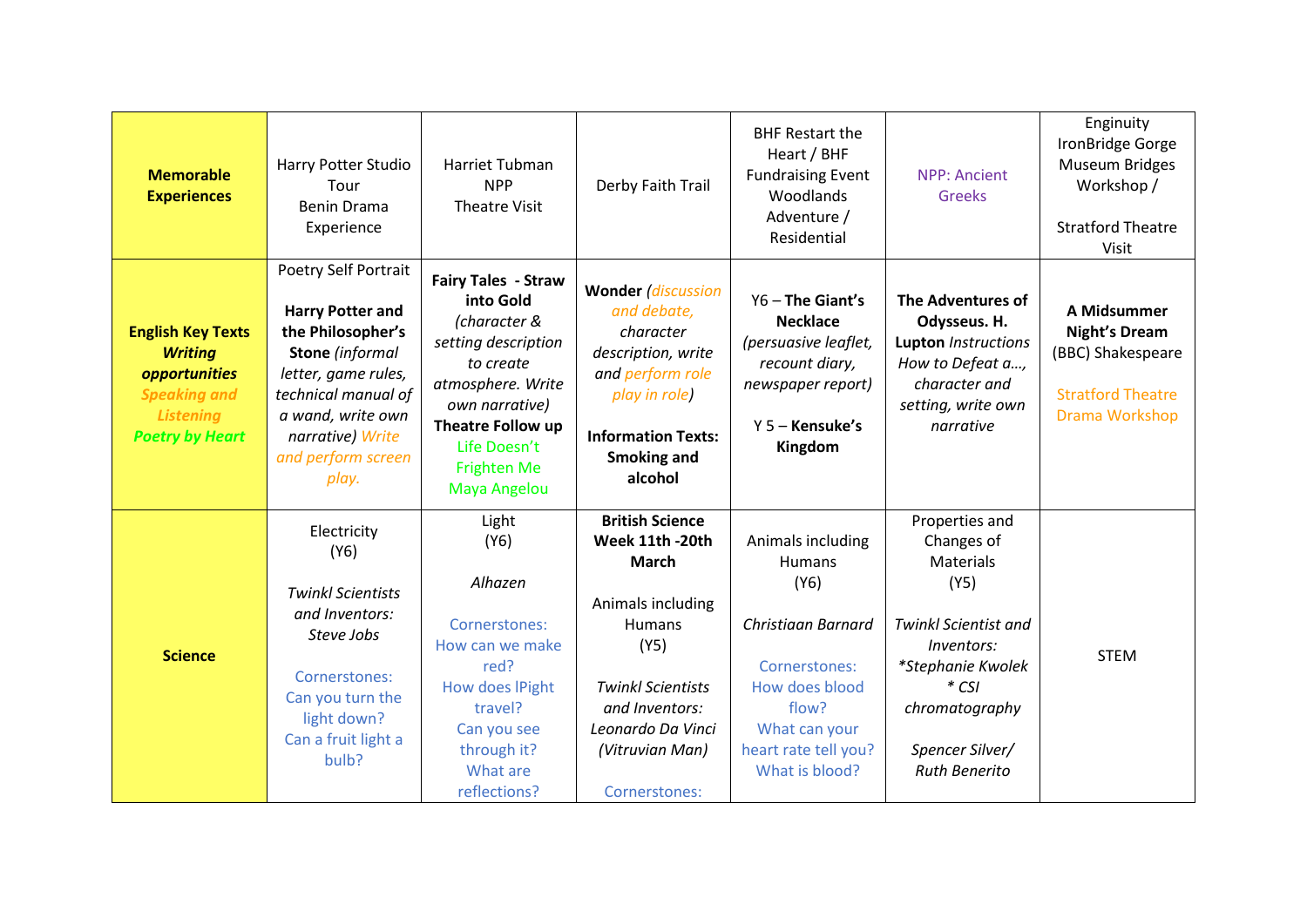|              |                                                                                                            |                                                                                                     | Why do we slow<br>down as we get<br>older?                                                                                |                                                                                                          | Cornerstones:<br>Can you clean dirty<br>water?<br>Do all solids<br>dissolve?<br><b>Which materials</b><br>conduct heat? |                                                                                                                                                    |
|--------------|------------------------------------------------------------------------------------------------------------|-----------------------------------------------------------------------------------------------------|---------------------------------------------------------------------------------------------------------------------------|----------------------------------------------------------------------------------------------------------|-------------------------------------------------------------------------------------------------------------------------|----------------------------------------------------------------------------------------------------------------------------------------------------|
| <b>PE</b>    | <b>Invasion Games:</b><br><b>Skills and Problem</b><br>Solving<br>Y5 Swimming                              | <b>Invasion Games:</b><br>Netball<br>Y5 Swimming                                                    | Class PE: Dance<br>Gymnastics                                                                                             | Tennis                                                                                                   | Striking and<br>Fielding:<br>Cricket                                                                                    | Athletics<br>Y6 Swimming                                                                                                                           |
| <b>Music</b> | Year 5<br><b>Harvest Production</b><br>Singing and<br>performing.<br>Year 6<br>Happy                       | Year 5<br>Living On A Prayer<br>Singing and<br>performing.<br>Year <sub>6</sub><br>Classroom Jazz 2 | Year 5<br>Classroom Jazz 1<br>Performing,<br>composing and<br>improvisation.<br>Year 6<br><b>NAG Composing</b><br>Project | Year 5<br>The Fresh Prince Of<br><b>Bel Air</b><br>Year <sub>6</sub><br>You've Got A Friend              | Year 5<br>Keyboard Lessons 1<br>(Music theory<br>and performance)<br>Year <sub>6</sub><br>Music and Me                  | Year 5<br>Ode To Joy<br><b>Keyboard Lessons</b><br>Music theory,<br>composing and<br>improvisation.<br>Replay<br>Year 6                            |
| <b>MfL</b>   | Year 5<br>Getting to Know<br>You                                                                           | Year 5<br>All About Ourselves                                                                       | Year 5<br>That's Tasty                                                                                                    | Year 6<br>Let's Visit a French<br>Town                                                                   | Year 6<br>Let's Go Shopping                                                                                             |                                                                                                                                                    |
| <b>RE</b>    | WAS - Year 6A<br><b>Sikhs and Hindus:</b><br>Who is inspiring?<br>Inspirational<br>Founders and<br>Leaders | <b>UC</b> - Unit 2b.8<br>Kingdom of God<br>What kind of king is<br>Jesus?                           | <b>UC - Unit 2b.2</b><br>Creation/Fall<br>Creation and<br>science: conflicting<br>or complementary?                       | <b>UC - Unit 2b.7</b><br>Salvation<br>What difference<br>does the<br>resurrection make<br>to christians? | UC - Unit 2b.3<br>People of God<br>How can following<br>God bring freedom<br>and justice?                               | WAS -<br>Commitments and<br>meanings:<br>What difference<br>does it make to be<br>committed to a<br>religion? (Islamic,<br>Hindu and<br>Christian) |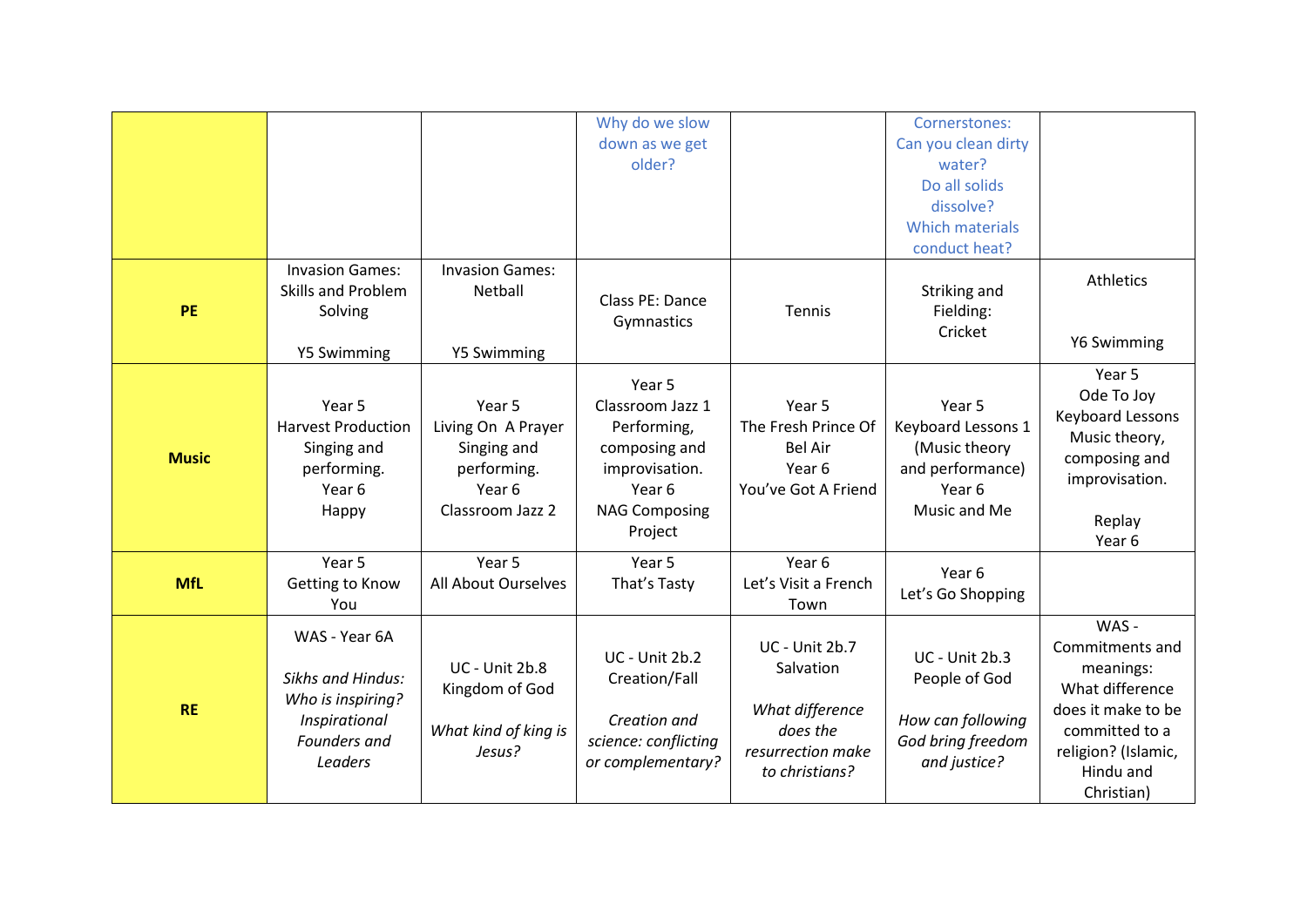| <b>PSHE</b> (Including<br><b>RSE)</b><br><b>1 Decision</b> | Computer Safety:<br>Image sharing<br>Inclusion and<br>acceptance                                                                               | Feelings and<br>Emotions:<br>Anger<br><b>Periods Explained</b><br>(Betty) (Y5)<br><b>Growing and</b><br><b>Changing-Puberty</b><br>(Y6)                                       | <b>Staying Safe:</b><br>Smoking<br><b>Staying Safe:</b><br>Alcohol | A World Without<br>Judgement:<br><b>NSPCC</b><br><b>Pants are Private</b>                      | Being Responsible:<br>Coming Home on<br>Time<br>Help I'm Hairy (Y5)<br>Growing and<br>Changing-<br>Conception (Y6) | Working World:<br>In App Purchases<br>St John's<br><b>Ambulance First</b><br>Aid Fortnight<br>-Summoning Help<br>-Bleeding         |
|------------------------------------------------------------|------------------------------------------------------------------------------------------------------------------------------------------------|-------------------------------------------------------------------------------------------------------------------------------------------------------------------------------|--------------------------------------------------------------------|------------------------------------------------------------------------------------------------|--------------------------------------------------------------------------------------------------------------------|------------------------------------------------------------------------------------------------------------------------------------|
| <b>Healthy bodies and</b><br>minds<br><b>iSPACE</b>        | <b>Planet Wellbeing</b><br>Planet Confidence<br>Launch school fruit<br>scheme<br>A Stars Walk to<br><b>School Month</b><br>A Stars Bikeability | <b>Planet Happiness</b><br>Planet Heads up<br>Speak Out Stay<br>Safe NSPCC<br>assembly<br>& School Worry<br>Box<br>A Stars Be Bright Be<br>Seen<br>A Stars Speed<br>Awareness | <b>Planet Physical</b>                                             | Planet<br>Relationships<br><b>BHF Restart the</b><br>Heart<br>A Stars Egg Heads<br>Road Safety | <b>Planet Diversity</b><br><b>Planet Resilience</b><br>Walk to School<br>Week                                      | Planet Problem<br>solving<br><b>School Sports Week</b><br>A Stars Inter School<br>Quiz<br>A Stars On the<br><b>Move Transition</b> |
| <b>Computing</b>                                           | Unit 6.2 Online Safety<br>Unit 6.9 Spreadsheets with Google Sheets<br>Unit 6.6 Networks                                                        |                                                                                                                                                                               | Unit 6.4 Blogging<br>Unit 6.5 Text Adventures                      |                                                                                                | Unit 6.7 Quizzing<br>Unit 6.1 Coding                                                                               |                                                                                                                                    |
| <b>Online Safety</b>                                       | Year 5<br>Acceptable use<br>policy and logging<br>in.                                                                                          | Year 5<br>Self-image and<br>identity lesson                                                                                                                                   | Year 5<br>Online community<br>(Online<br>relationships)            | Year 5<br>Online vs real<br>world<br>(Online bullying)                                         | Year 5<br>Trustworthy<br>sources<br>(Managing<br>information online)                                               | Year 5<br>Data and how it is<br>used about you<br>(Privacy and<br>security)                                                        |